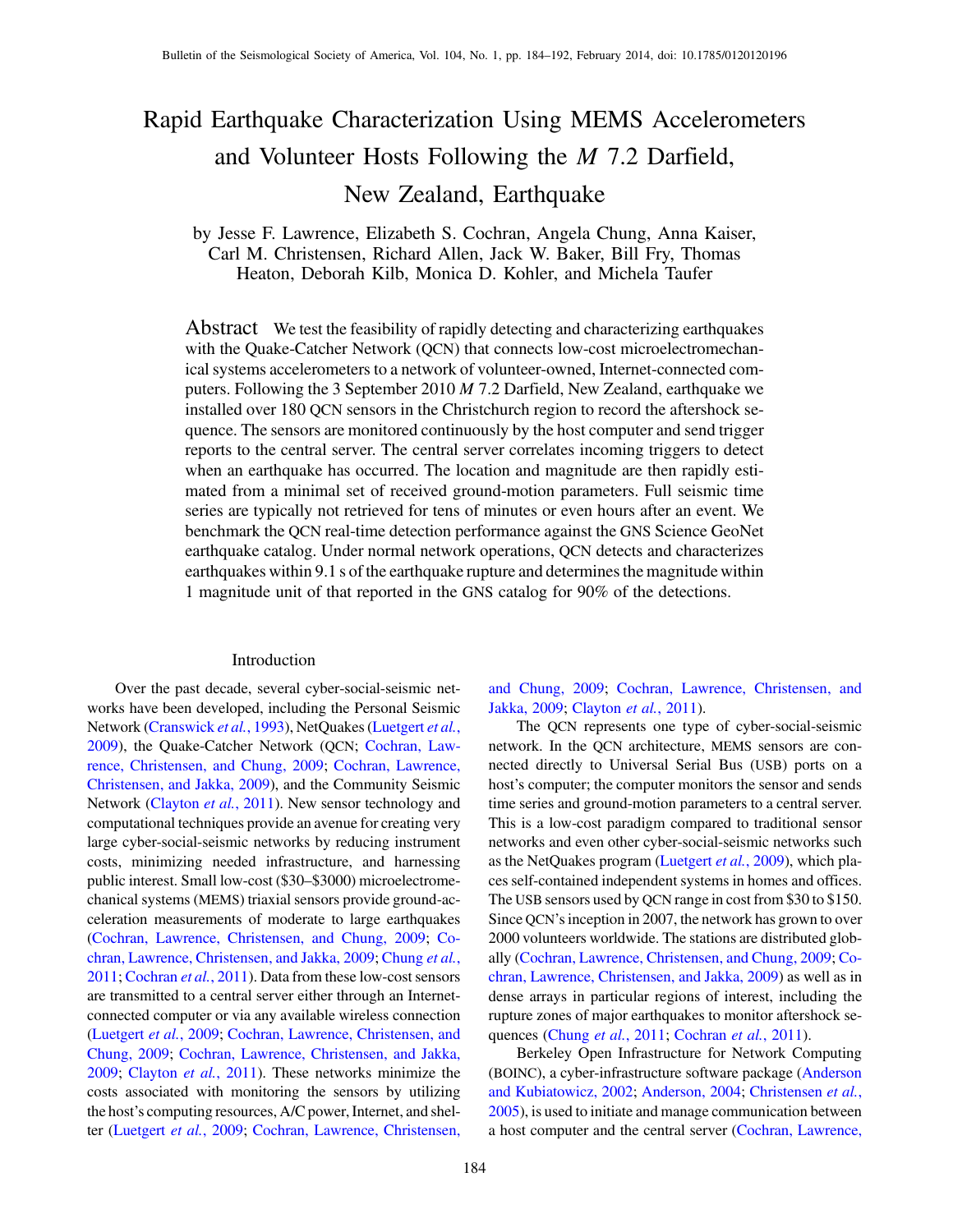[Christensen, and Chung, 2009;](#page-8-2) [Cochran, Lawrence, Christen](#page-8-3)[sen, and Jakka, 2009\)](#page-8-3). BOINC allows hosts to donate any desired portion of their CPU and Internet bandwidth to a variety of scientific projects ([Anderson, 2004](#page-7-1)). Hosts also provide a USB port and 15–30 min of their time to install the sensor and report the sensor's location through a Google Map online interface. Sensors are typically shipped to volunteers through the mail or may be transported via luggage on commercial airlines, particularly for rapid aftershock deployments.

The MEMS sensors used by the QCN network have steadily improved since the network began in 2007. The noise floor of the MEMS accelerometers has decreased from  $4 \times 10^{-2}$  m/s<sup>2</sup> in 2008 to  $2 \times 10^{-3}$  m/s<sup>2</sup> in 2010, and  $< 6 \times 10^{-4}$  m/s<sup>2</sup> for the sensors currently used ([Cochran,](#page-8-2) [Lawrence, Christensen, and Chung, 2009\)](#page-8-2). MEMS accelerometer amplitude and phase responses are relatively flat from 0 to 10 Hz ([Holland, 2003;](#page-8-7) [Farine](#page-8-8) et al., 2004; Evans et al.[, 2013](#page-8-9)). The digitizers have improved from 8-bit in 2008–2010 [\(Co](#page-8-2)[chran, Lawrence, Christensen, and Chung, 2009](#page-8-2)), to 14-bit in 2010–2011 [\(Cochran](#page-8-6) et al., 2011, and data used in this study), to 16-bit since 2011. As a result of MEMS accelerometer and digitizer improvements, the lowest-magnitude earthquake recorded with reasonable fidelity through QCN has dropped from M 4.5 in 2008 ([Cochran, Lawrence, Christensen, and](#page-8-2) [Chung, 2009](#page-8-2)) to M 2.6 in 2010.

In 2010 QCN initiated a Rapid Aftershock Deployment Program (RAMP) following the M 8.8 Maule, Chile, earth-quake (Chung et al.[, 2011\)](#page-8-5). A set of earthquake detection, location, and characterization algorithms were developed in retrospective tests using the continuous aftershock dataset [\(Chung](#page-8-5) et al., 2011). The results of that study suggested that moderate to large earthquakes could be detected, located, and their magnitudes estimated using a limited set of ground-motion parameters transmitted to the central server from the QCN stations. For events reported by both QCN and the U.S. Geological Survey National Earthquake Information Center (USGS NEIC), the retrospective tests resulted in similar estimated locations, magnitudes, and shaking intensities [\(Chung](#page-8-5) et al., 2011).

Here, we describe the data collected during a RAMP initiated following the M 7.2 2010 Darfield, New Zealand, earthquake. Specifically, we report the results of real-time rapid earthquake detections using only parametric data provided by QCN stations. The emphasis here is on testing the performance of the rapid earthquake detection algorithms and the feasibility of using social-cyber-seismic network data for earthquake characterization.

## Data

On 3 September 2010, an M 7.2 earthquake occurred in Darfield, New Zealand, located just northwest of the urban center of Christchurch [\(Gledhill](#page-8-10) et al., 2010). QCN and GNS Science collaborated to initiate a RAMP to augment the existing GNS strong-motion network with USB accelerometers ([Cochran](#page-8-6) et al., 2011). Volunteers were recruited to host

<span id="page-1-0"></span>

**Figure 1.** Seismic sensors and earthquakes detected by the low-cost sensor network between 25 September 2010 and 1 April 2011. (a) Map of sensors (blue triangles), detected earthquakes (red stars), and major earthquakes (green stars); inset map shows the study area (red star). (b) Magnitude distribution and (c) depth distribution of detected earthquakes.

QCN sensors through local media outlets. Within 11 days of the mainshock, over 180 QCN sensors were deployed in homes in and around Christchurch (Fig. [1\)](#page-1-0). Note that the placement of sensors was limited by availability of hosts. Therefore, the stations tend to be located in population centers rather than distributed evenly around the aftershock sequence. The majority of sensors were aligned, leveled, and mounted to the ground floors or basements of residences. Data were recorded at 50 samples per second. See [Cochran,](#page-8-2) [Lawrence, Christensen, and Chung, 2009,](#page-8-2) [Cochran, Law](#page-8-3)[rence, Christensen, and Jakka, 2009,](#page-8-3) and [Chung](#page-8-5) et al. (2011) for additional details of the network architecture. [Cochran](#page-8-6) et al. [\(2011\)](#page-8-6) showed that closely spaced QCN and GeoNet stations provide similar peak acceleration, velocity, and displacement time series. And, although the QCN sensors are lower resolution and recorded fewer events, they found that the GeoNet and QCN stations provide comparable peak ground accelerations (PGAs) and peak ground velocities (PGVs) as well as root mean square scatter in the observations.

QCN stations can record in either continuous or triggered mode. The New Zealand RAMP stations were set up to record in continuous mode, with time series uploaded to the central server in 10-minute-long packets. Even in continuous mode, the host computer monitors the three component data for significant ground motion using a variant of a short-term average over long-term average (STA/LTA; e.g., [Earle and Shearer,](#page-8-11)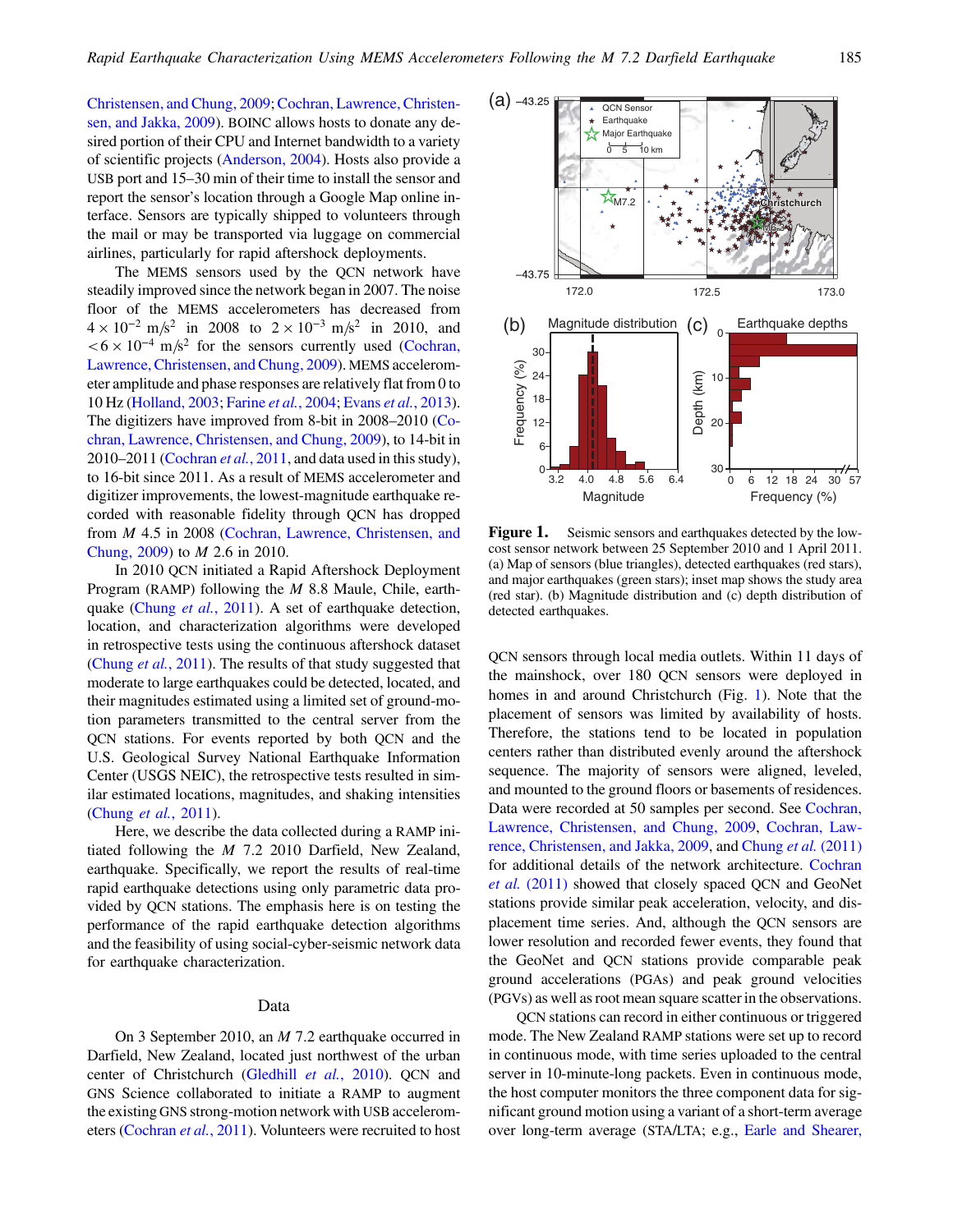<span id="page-2-0"></span>

Figure 2. Latencies (s) for triggers detected on volunteers' computers to be transferred to the QCN central server located in California.<br>(a) Histogram and (b) cumulative distribution of trigger latencies. Blue indicate la are latencies for stations in California. Dashed black line indicates the cumulative distribution of 0.9.

[1994](#page-8-11)) to generate triggers (Chung et al.[, 2011\)](#page-8-5). QCN replaces the LTA with a long-term standard deviation  $(\sigma_{LT})$ . The ratio STA/ $\sigma_{LT}$  is the statistical definition of signal-tonoise ratio (SNR) and is the inverse to the coefficient of variation (a measure of dispersion; [McDonough and Whalen,](#page-8-12) [1995](#page-8-12)). This formulation of SNR is only applicable for nonnegative numbers, so we apply the statistic to the vector magnitude of demeaned acceleration. QCN uses a 0.06 s short-term window and a 60 s long-term window. We require that the SNR exceed the 99% confidence interval (∼3) for a trigger to be issued. To reduce multiple triggers associated with one strong new signal, we require that all triggers have STA values and SNR ratios 10% greater than any STA and SNR values determined in the previous second.

Following a trigger, the maximum acceleration at the time of the trigger is determined. The PGAs defined here differs from traditional measurements. The traditional PGA is not ideal for rapid event detection because it requires waiting until the entire wavetrain from an event has passed by a station before issuing a measurement. Therefore, we introduce a variant of PGA at a given time lag  $(\tau)$ : PGA $\tau$ . This time lag is relative to a trigger, for example, the detection time of a strong new motion. The peak acceleration at the time of the trigger,  $\tau = 0$ , is given by PGA0. The peak acceleration up to 4 s following the trigger is denoted by PGA4.

Further, we use the maximum vector magnitude of the acceleration,  $|\mathbf{a}|$ , rather than assessing the horizontal or vertical magnitudes separately. We demean each component prior to taking the magnitude of the vector. The peak vector magnitude of acceleration  $PGA_{|a|}$  is typically dominated by the peak horizontal acceleration, PGA $_H$ . Note that PGA $_{|a|}$ removes the partitioning of energy between vertical and horizontal, which may vary due to site conditions, source mechanism, and earth structure. In some cases within this paper, we refer to PGA $_{|a|}$  and in other cases we refer to PGA $_{|a|}\tau$ . The peak vector magnitude accelerations at the time of the trigger and up to 4 s following the trigger are given by  $PGA_{|a|}$ 0 and  $PGA_{|a|}4$ . We note that near the source, PGA and  $PGA_{|a|}4$  are typically very similar.

Trigger information and ground-motion parameters derived from the time series are transferred to the servers in real time. However, there is a finite time delay between the time of an initial detection on the volunteer computer and when that trigger is registered in the QCN database. This latency accrues as the trigger information and associated data are saved to the volunteer computer, the trigger information is uploaded to the central server, and the server parses and registers the trigger information. Figure [2](#page-2-0) illustrates the probability and cumulative distribution functions for the trigger latencies of sensors in California and worldwide. The mean latencies are ∼3:4 and 4.2 s for California and worldwide, respectively, and over 90% of all triggers are registered within 6 and 7 s for California and worldwide, respectively. There are several factors that may contribute to lower latencies within California, including proximity to the QCN server located in California, faster average Internet connections, and/or computers with greater processing capabilities.

For less than 0.09% of triggers, latencies are greater than 10 s. In some instances, Internet dropouts can cause triggers to be delayed by up to several days. In such cases, the trigger data are clearly not useful for rapid earthquake detection and characterization. Following a major earthquake it is possible for power and Internet to fail, causing the network to lose sensitivity. Power and Internet outages following the  $M_{\rm w}$  6.3 21 February 2011 Christchurch earthquake reduced the number of QCN sensors reporting aftershocks for ∼48 hrs. This is a critical limitation of QCN; however, traditional networks may also lose contact with stations during major events (e.g., Kilb et al.[, 2007\)](#page-8-13).

## Rapid Earthquake Detection

On 25 September 2010, QCN implemented preliminary real-time earthquake detection and characterization using only trigger information from the dense QCN network in Christchurch. The rapid earthquake detection algorithm monitors the triggers registered by the real-time database, including the trigger time, peak vector amplitude of acceleration at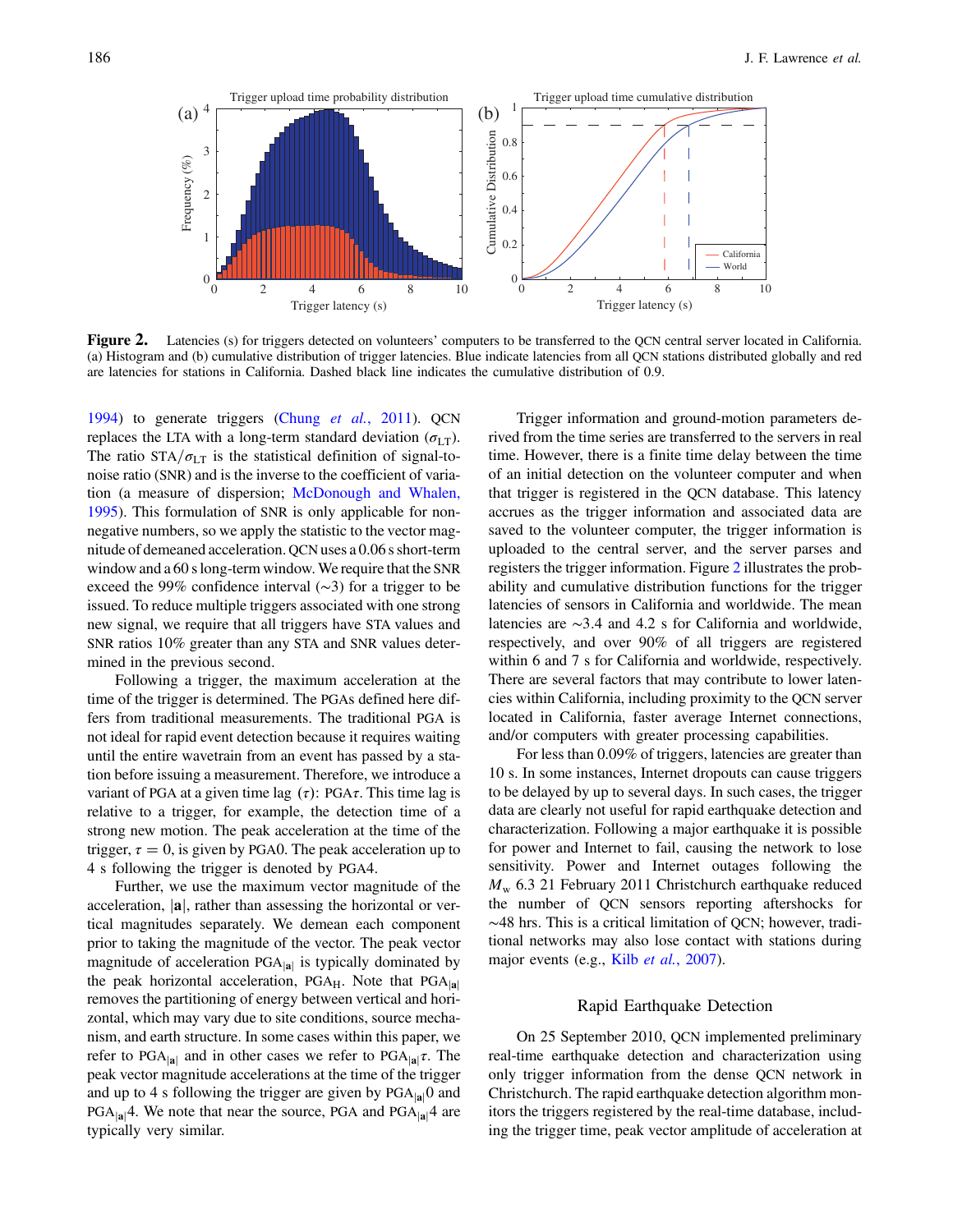<span id="page-3-0"></span>

**Figure 3.** Correlation of modeled travel times to observed travel times for the *M* 6.3 earthquake on 21 February 2011, with values shown for detection iteration 1 (red) and 4 (blue).

the time of the trigger (referred to here as  $PGA_{|a|}(0)$ , and station information. The triggers transfer rapidly from the volunteer computer to the server  $(2–5 s; Fig. 2)$  $(2–5 s; Fig. 2)$  $(2–5 s; Fig. 2)$  through BOINC's trickle protocol. The initial transfer of compact data descriptions, rather than full waveforms, greatly reduces communication latencies between the host computer and central server.

Triggers are temporally and spatially correlated at the QCN server to evaluate if they are associated with a regional earthquake or due to isolated, single-station noise. We evaluate triggers received at 0.2 s intervals, comparing each trigger with all other triggers that occurred within the previous 100 s. If triggers occur within 100 s and the stations are located within 200 km they are considered roughly correlated [\(Chung](#page-8-5) et al., 2011). We apply an SNR detection algorithm (as above) to the number of roughly correlated triggers with a minimum of 99% confidence and a minimum requirement of 5 correlated signals. Here, the short-term window is 100 s and the long-term window is 5 days.

Once the number of roughly correlated triggers exceeds the SNR (typically  $6-7$ ) or the minimum requirement (5), we attempt to locate the earthquake hypocenter using a 3D grid search ([Chung](#page-8-5) et al., 2011). Further details of the earthquake location algorithm are available in [Chung](#page-8-5) *et al.* (2011). Figure [3](#page-3-0) shows the correlation between the estimated travel times and the observed travel times for the 21 February 2011 M 6.3 earthquake. The QCN hypocenters are within ∼7 km of the GNS reported locations, on average, which have reported errors on the order of 1 km in latitude and longitude. Differences in the estimated hypocenter locations may result from the higher noise level of the QCN sensors as well as different station distributions, seismic-velocity models, and

<span id="page-3-1"></span>

**Figure 4.** Comparison between the PGA relationship obtained here and the GMPEs of Zhao *et al.* [\(1997\),](#page-8-16) [McVerry](#page-8-17) *et al.* (2006), and [Campbell and Bozorgnia \(2008\)](#page-7-3). Note the relationships deviate at greater distances; however, there are fewer QCN PGA measurements available to constrain the relationship at these distances (gray region).

location algorithms. The excellent correlation (e.g., Fig. [3](#page-3-0), in which  $R^2 > 0.94$ ) between observed and theoretical travel times for the best-fit source locations suggests the events are well located, given the *a priori* seismic-velocity model. Online accessible figures are automatically generated for each iteration based on the best-fit location determined by a 3D grid search. This correlation between observed and estimated travel times are used in the rapid earthquake location scheme. Only best-fit locations with correlations better than  $R^2 > 0.5$  are considered probable earthquakes.

Next, we estimate the earthquake magnitude by fitting the PGA as a function of distance (e.g., [Gutenberg and](#page-8-14) [Richter, 1956](#page-8-14); [Donovan, 1973](#page-8-15)). The scatter in PGA is often quite high due to a regionally heterogeneous geologic material and the site conditions at each sensor (e.g., [Cochran](#page-8-6) et al.[, 2011](#page-8-6)). However, PGA measured at multiple stations can provide a stable magnitude estimate. For the QCN New Zealand data, we derived the empirical relationship between magnitude, distance, and  $PGA_{|a|}$ :

$$
M = 0.03\Delta + 1.09 \ln(PGA_{|\mathbf{a}|}) + 4.28,
$$

in which  $\Delta$  is distance in km and PGA<sub>|a|</sub> is the vector sum of the three-component PGA in  $m/s^2$ . This relationship is similar to those previously reported for New Zealand crustal earthquakes using ground-motion prediction equations (GMPEs) of Zhao et al. [\(1997\),](#page-8-16) [McVerry](#page-8-17) et al. (2006), and [Campbell and Bozorgina \(2008\)](#page-7-3), suggesting previously determined PGA–distance–magnitude relationships can be used (Fig. [4](#page-3-1)). Figure [4](#page-3-1) shows the more typical PGA computed from the full waveform, rather than  $PGA\tau$ . The relationship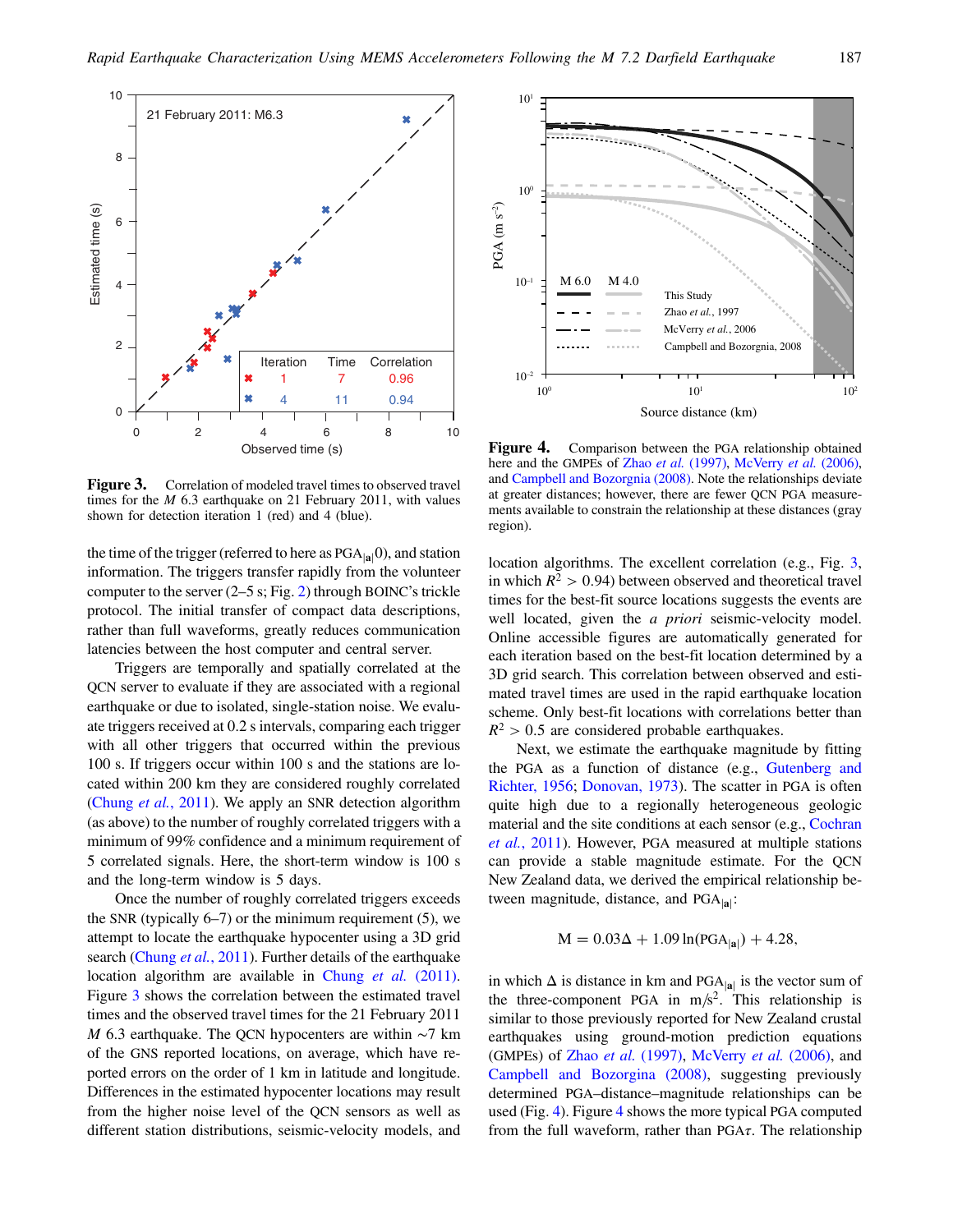<span id="page-4-0"></span>

**Figure 5.** Rapid earthquake detection statistics for 116 earthquakes between 25 September 2010 and 1 April 2011. (a) Time between estimated earthquake origin to initial earthquake detection. (b) Latency from host signal d Histograms comparing QCN rapid earthquake characterization and GNS catalog of: (c) magnitude; (d) epicentral location; (e) depth; and (f) origin time (s). Histograms are shown for the first iteration; lines indicate median values for each iteration. The magnitudes are within 0.5 and 1.0 magnitude units for 63% and 90% of all earthquakes, respectively.

used here is within the range of previously reported GMPEs. Note that here we use vector PGA rather than the geometric mean of the horizontals more typically applied to GMPEs; however, the vertical ground motions only contribute minimally to the vector PGA. There are some differences in the GMPEs, which may be due to limited data quantities and scatter in measured accelerations due to source and site effects. At close distance ranges all of the models, including the model derived from QCN data, converge to similar PGAs. The majority of the ground-acceleration measurements available in the dataset used here are at source-to-station distances of 5–30 km.

QCN host computers transmit updated  $PGA_{|a|}$  measurements at  $\tau = 1$ , 2, and 4 s after the initial trigger (PGA<sub>|a|</sub>1–4), which are used to iteratively improve magnitude estimates. New data between each iteration may include new triggers  $(PGA_{[a]}0)$  reported by additional sensors or from new wave arrivals at the same sensor and updated  $PGA_{|a|}1-4$  from stations that had previously triggered. The number of iterations for an earthquake depends on the earthquake location and magnitude relative to the distribution of seismic stations.

Between 25 September 2011 and 1 April 2011 the QCN sensors detected 116 earthquakes ranging in size from M 3.6 to  $M$  6.3 (Figs. [1](#page-1-0) and [5\)](#page-4-0). The minimum and median detection

times were 3.1 and 9.8 s after the estimated earthquake origin time, respectively (Fig.  $5a$ ). This time includes: (1) source-tosensor propagation (variable), (2) trigger detection  $(< 1 \text{ s})$ , (3) transfer of trigger information to the QCN server  $(2-5 s)$ , (4) trigger association and event declaration (requires at least five associated triggers, variable), (5) event detection  $(<0.1 \text{ s})$ , earthquake location  $(<0.02 \text{ s})$ , magnitude estimation (<0.01 s), (6) AlertMap generation (∼0.4 s), and (7) posting to the web (∼0:4 s concurrent with AlertMap generation). Approximately half of the delay between the earthquake origin and detection is accounted for in wave propagation from the hypocenter to seven or more sensors ( $\sim$ 4.3 s on average). The median magnitude estimate increases by 0.5 magnitude units during the first four iterations, likely due to the fact that smaller earthquakes often result in only one or two iterations, whereas larger events typically result in a greater number of iterations because more sensors trigger with equal or greater  $PGA_{|a|}$ 0–4. However, some the observed increase in magnitude with number of iterations may be due to updated  $PGA_{|a|}$ 0–4 estimates which can increase as more of the wavefield is observed at a station, including the S wave and subsequent coda.

To determine the accuracy of the real-time detection and characterization we compare the QCN earthquake catalog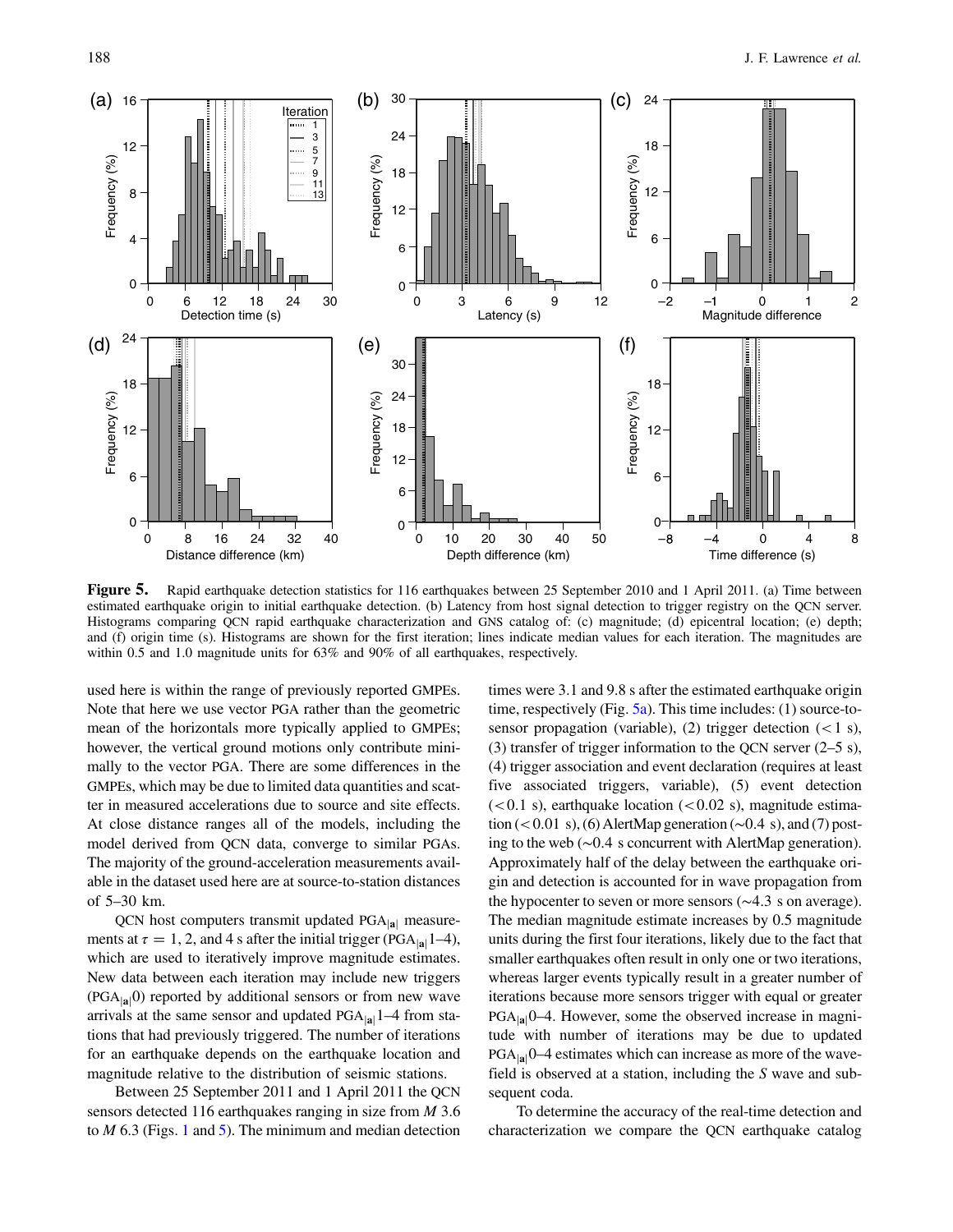with the published GNS Science catalog. The accuracy/precision of the real-time estimates varied over time because of attrition of QCN volunteers, improvements to the monitoring process, and power and communications failures following large quakes. Although we conducted retrospective testing of the earthquake detection algorithms following the  $M$  8.8 Maule, Chile, earthquake (Chung et al.[, 2011\)](#page-8-5), the algorithms had not been tested in real time. We implemented a preliminary version of the real-time detection algorithms on 25 September 2011 and, over the following months, added features, improved algorithms, and expanded the real-time output features.

Because of the low-resolution nature of the QCN sensors, many ( $\sim$ 51) earthquakes with magnitude greater than *M* 3.5 located within 15 km of the array were not automatically detected. Continuous waveform records for most of the stations were uploaded to the central server, so data from the events not automatically detected were not lost. During the first 32 days, 11 false detections occurred, usually with a low number (5–6) of triggering stations. After several algorithm improvements implemented in October 2010, no false detections and characterizations were reported through April 2011. The most important algorithm change to eliminate false detections was to ignore triggers from a subset of the stations that repeatedly triggered due to chronic sensor or computer malfunction and/or extremely frequent local noise sources.

The network size reduced gradually throughout the deployment period (11 September 2010–1 April 2011) as hosts were initially recruited for an ∼6 week period to record the early aftershock period following the 3 September 2011 M 7.2 Darfield earthquake. Immediately prior to the 21 February 2011 M 6.3 Christchurch earthquake, only  $40 \pm 10$ sensors were operating in the region. GNS Science redeployed some sensors following the February earthquake, bringing the network to  $50 \pm 10$  sensors. As expected, the network capabilities diminish as the number of sensors decreased. Nevertheless, dozens of earthquakes were detected and recorded prior to the M 6.3 earthquake even with fewer sensors reporting.

Immediately following the 21 February 2011 M 6.3 Christchurch earthquake the capabilities of the real-time detection were further reduced due to the following power outages and a rapid succession of aftershocks. Vigorous aftershock sequences can challenge even very robust net-works (e.g., Kilb et al.[, 2007\)](#page-8-13). QCN failed to detect 54 aftershocks with magnitude greater than  $M$  3.5 in the 48 hrs following the  $M$  6.3 Christchurch earthquake. With ongoing and planned algorithm changes to discriminate between event updates and new events, we expect fewer complications for future vigorous aftershock sequences; however, widespread power failures would still reduce or eliminate the ability to detect events.

We compare the origin time, hypocenter, and magnitude for the QCN detected events to the GeoNet catalog (Fig. [5](#page-4-0)). On average, we find that the median error in earthquake location is ∼7 km, the QCN earthquake origin times are biased

1.5 s early, and the magnitude estimates are ∼0:5 magnitude units too high. These differences can be attributed primarily to different station distributions, velocity models, and attenuation relationships. Because of the limited distribution of available hosts, QCN sensors are clustered in a small region  $(10 \times 10 \text{ km}^2)$  with the majority of the earthquakes occurring outside of the network (Fig. [1\)](#page-1-0). This tends to increase the location error, biasing earthquake locations farther from the network, and leading to overestimation of magnitude and earlier origin times (Fig. [5\)](#page-4-0). However, given these limitations, the QCN rapid earthquake detections compare favorably to the GNS Science catalog.

QCN automatically generates an AlertMap of observed, interpolated, and predicted peak shaking intensities (e.g., [Allen and Kanamori, 2003](#page-7-4)) for each detected earthquake. Here, intensity is estimated as instrumental intensity ([Wald,](#page-8-18) [Quitoriano, Heaton, and Kanamori, 1999](#page-8-18); [Wald, Quitoriano,](#page-8-19) [Heaton, Kanamori,](#page-8-19) et al., 1999), using PGA<sub>lal</sub>0–4 instead of PGA. For most of the events evaluated here,  $PGA_{|a|}0-4$  is similar to PGA because the earthquakes are small and recorded at short source–receiver distances; thus, the maximum accelerations occur within the first 4 s of the record. For large magnitude events and/or greater source–receiver distances,  $PGA_{|a|}$ 0–4 may underestimate the true instrumental intensity. AlertMaps are generated when the earthquake is first detected and improved with each iteration as additional data are reported. Because the median event detection time is approximately 10 s, the AlertMap often provides a prediction of expected peak shaking intensities for locations away from the epicenter. Figure [6](#page-6-0) shows an AlertMap of estimated peak ground-shaking intensities and the estimated time until shaking arrives at each location. The individual  $PGA_{[a]}0-4$  observations suggest fine-scale variability in ground-shaking intensities. The smooth background contours provide an interpolated estimate of the ground-shaking intensities between observations and, for locations farther from the hypocenter, the predicted shaking.

#### Discussion

The results of the real-time earthquake detection and characterization tests using only ground-motion parameters derived from the temporary array of QCN stations are promising. The rate at which stations were installed (over 180 stations in 11 days) is ideal for recording and detecting aftershocks shortly after a mainshock; however, the station distribution is somewhat limited to urban areas based on available volunteers. The resources required to transport a large number of QCN sensors into the aftershock area were minimal compared to traditional RAMP experiments due to the lightweight and compact size of the QCN sensors.

The QCN network and real-time algorithms were able to determine the magnitude and location of events with median detection times of 9.1 s after the origin time. The primary delay is propagation of the  $P$  waves from the source to 5–7 stations as well as latencies to transfer the ground-motion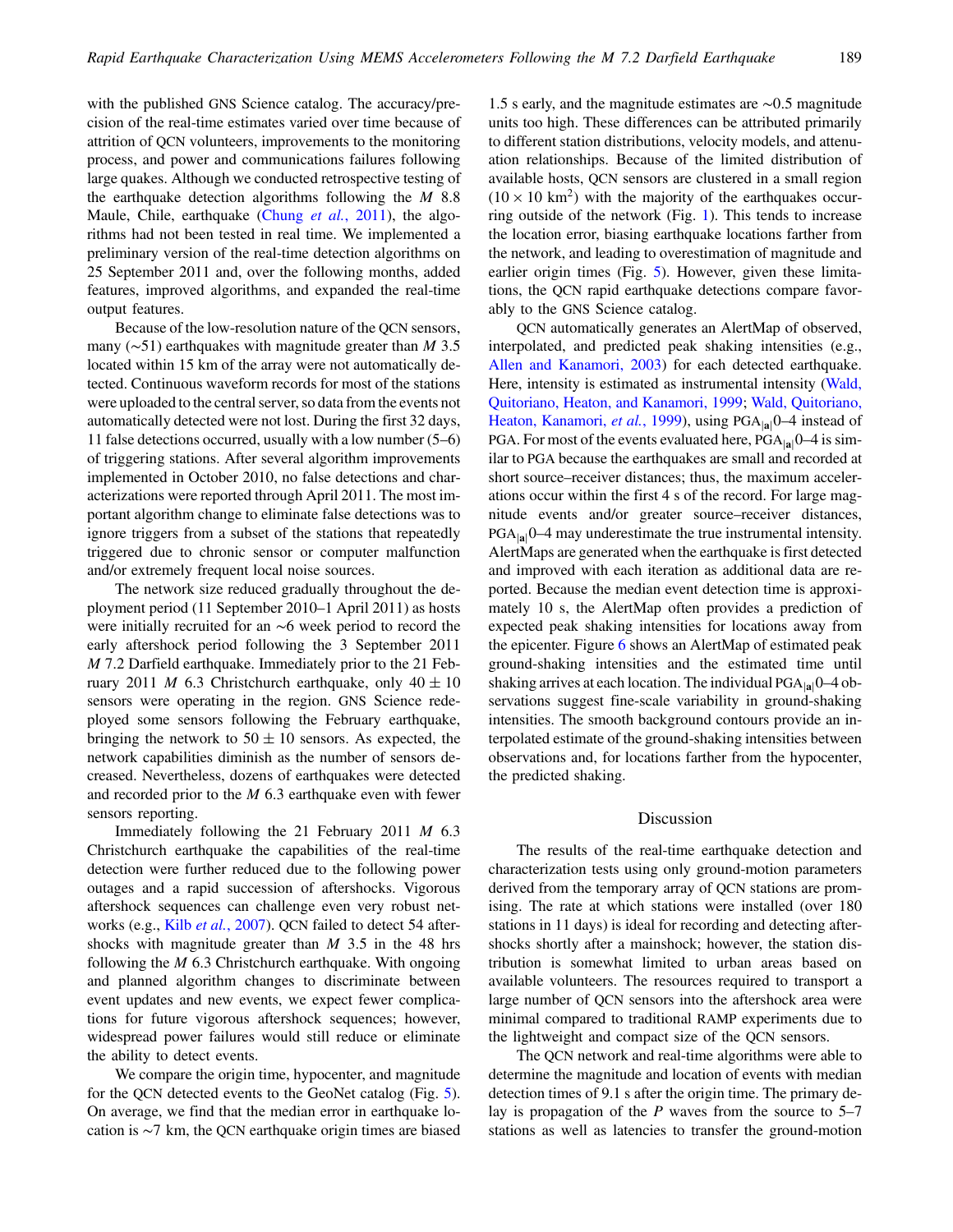<span id="page-6-0"></span>

**Figure 6.** AlertMaps generated (a) 5 s and (b) 24 s after the earthquake origin time by QCN's rapid earthquake detection system for an  $M$  4.8 Christchurch earthquake. The gray circles illustrate isochrons for S-wave arr indicate expected future arrivals, negative times indicate waves have arrived). Initial AlertMaps are very similar to later iterations. The intensity scale is from ([Wald, Quitoriano, Heaton, and Kanamori, 1999](#page-8-18); [Wald, Quitoriano, Heaton, Kanamori,](#page-8-19) et al., 1999).

parameters from the station to the central server over the Internet. Errors in the location ( $\sim$ 7 km) and magnitude ( $\pm$ 1 magnitude unit) are similar to errors from previously reported earthquake early warning algorithms (4–13 km and 0.5–0.75 magnitude units; e.g., [Allen, 2006](#page-7-5); Allen et al.[, 2009\)](#page-7-6).

It is unclear how QCN's real-time algorithms will perform during large or great earthquakes  $(>M 6.5)$  measured at close source–receiver distances (<40 km). PGA and other waveform measurements can saturate, resulting in an underestimate of magnitude (e.g. [Kanamori, 2005\)](#page-8-20). So, although use of  $PGA_{|a|}0-4$  was largely successful in this experiment, other measurements, such as the maximum period of displacement used in earthquake early warning (EEW) algorithms, may be more reliable (e.g., [Allen and Kanamori,](#page-7-4) [2003](#page-7-4); [Cua and Heaton, 2007](#page-8-21); Allen et al.[, 2009\)](#page-7-6). Nevertheless, retrospective application of these algorithms to the Maule, Chile, aftershock sequence provided accurate magnitude estimates for events up to  $M$  6.9 [\(Chung](#page-8-5) et al., 2011).

The rapid updates to the location, magnitude, and Alert-Maps for each detected event suggest that, as triggers from more distant stations are included, earthquake characterization improves regardless of PGA saturation. Dense networks such as the RAMP described here provide a unique opportunity to evaluate earthquakes in real time. Even as we test a variety of EEW parameters (e.g., [Allen and Kanamori, 2003](#page-7-4); [Cua and Heaton, 2007;](#page-8-21) Allen et al.[, 2009](#page-7-6)), real-time knowledge of  $PGA_{|a|}0-4$  will likely provide useful information regarding the spatial distribution of ground-shaking intensities,

which can deviate from the idealized distance-dependent models. Rapid estimates of ground-shaking intensities and the distribution of strong ground motions can be used to infer the true size of an event.

Because initial locations, magnitudes, and AlertMaps are generated within seconds of the earthquake origin, this information could be potentially used to provide an EEW alert to individuals or organizations of incoming strong ground motion [\(Hoshiba](#page-8-22) et al., 2008). The initial test of this notification system was conducted using a small pool of inhouse participants and no notifications were provided to the general public. Beginning 5 March 2011, QCN implemented a tool to automatically disseminate event information to a select group of users. The notification (sent via e-mail) included the earthquake metadata (origin time, location, time of detection, and magnitude) and an AlertMap. The notifications can be filtered based on input participant-defined preferences for epicentral distance and magnitude cutoff. These notifications were typically received by the in-house participants within 1 s of event detection. For this cursory test, we used Simple Mail Transfer Protocol (SMTP) [\(Hughes, 1998\)](#page-8-23) and Internet Message Access Protocol (IMAP) ([Heinlein and](#page-8-24) [Hartleben, 2008](#page-8-24)). SMTP and IMAP are not ideal for immediate mass data dissemination, but the rudimentary test illustrated that earthquake information detected by the low-cost QCN network could be distributed rapidly.

With an average detection time of 9.1 s, and an additional ∼1 s for issuing a notification, participants in New Zealand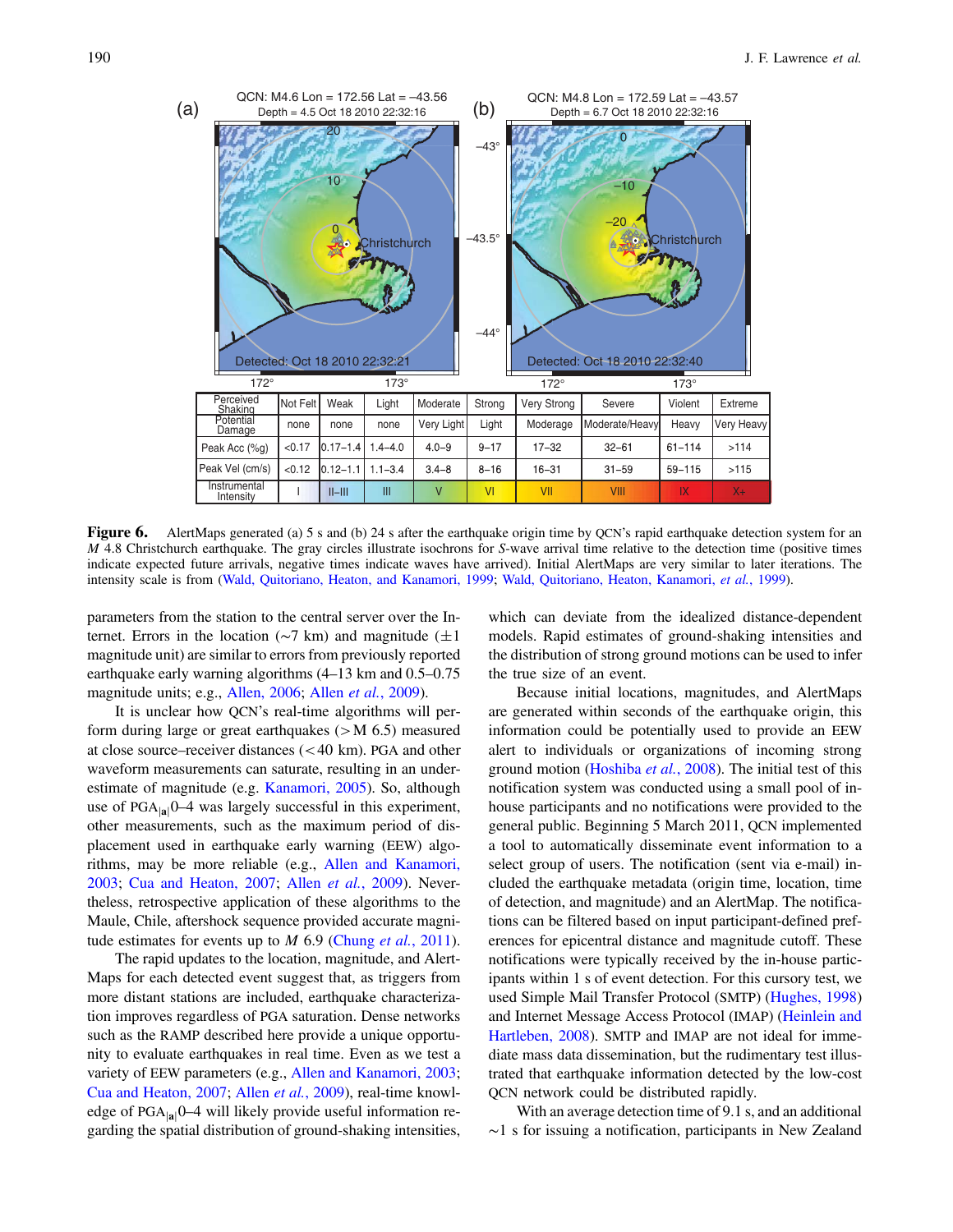could have received alerts if such notifications had been issued to individuals external to QCN's personnel. For ∼83% of the aftershocks one or more participants around Christchurch could have received an alert before the strong surface waves hit (assuming an  $\sim$ 3 km/s surface-wave velocity). This statistic is skewed because three participants hosted sensors > 50 km from Christchurch. A 3 km/s surface wave expands to 30.3 km in 10.1 s (the mean time to a theoretical alert). If the network had been deployed with more sensors at the perimeter of Christchurch, many of the detection times would have been reduced, and the radius of first alert would have decreased.

A dense QCN network similar to the one deployed in Christchurch, New Zealand is not possible or useful everywhere. QCN requires pre-existing power, Internet, and volunteer computers, so it is limited to populated regions with sufficient resources to afford a base-level cyber-infrastructure. Anecdotally, QCN has found that retaining volunteers may depend on several factors: (1) feedback to the volunteer community to maintain interest, (2) low cost to volunteers of transmitted data per byte, (3) cultural/language differences, or (4) regional groups supporting the effort. For comparison, a year after the *M* 8.8 Maule, Chile, RAMP [\(Chung](#page-8-5) et al., [2011](#page-8-5)) only two participants remained in the region, whereas there were more than 40 RAMP volunteers participating more than 1 yr after the  $M$  7.2 Darfield and  $M$  6.3 Christchurch, New Zealand, earthquakes.

Perhaps the greatest benefit of a network like QCN is in countries that cannot (or will not) afford a real-time seismic network with traditional research-grade equipment. In such countries, grass roots and academic efforts through cybersocial-seismic networks like QCN may enable real-time earthquake monitoring with  $>100$  sensors for less than \$10,000 in material costs. Because QCN's servers monitor all regions, no regional server, service, or administration is required. In addition, all data collected are available online to access and download. In developing countries like Haiti and Mongolia, Internet usage is as high as 8% with broadband subscriptions exceeding 1%, which means  $>100,000$ potential cyber-social-seismic network volunteers per country. If only 0.1% of those potential volunteers are interested in participating, they could host >100 sensors in each country.

In the near future, it is likely that cyber-social-seismic networks like QCN will not operate in isolation. By integrating traditional seismic networks with volunteer networks, the combined result will likely exceed both in isolation. Volunteer networks will benefit from the added stability of lownoise traditional sensors in quiet sites, whereas traditional networks will benefit from large quantities of spatially distributed data. Integrating multiple data types such as maximum period of displacement, PGV, and PGA will provide additional constraints.

## Conclusion

The Quake-Catcher Network is designed for lowoverhead installation of dense strong-motion seismic networks capable of providing real-time ground-motion parameters as well as continuous waveform data. The dense RAMP array installed following the 2010 M 7.2 Darfield, New Zealand, earthquake illustrates the potential for low-cost seismic networks to rapidly provide information on earthquake location and magnitude, as well as peak shaking intensities. The expansion of scientific data products resulting from low-cost cybersocial-seismic networks is likely to continue and could provide an important new component of seismic networks to aid in the generation of real-time earthquake products, including ShakeMap [\(Wald, Quitoriano, Heaton, Kanamori,](#page-8-19) et al., 1999) and EEW, for moderate to large earthquakes.

# Data and Resources

QCN trigger and waveform data used in this study are available from <http://qcn.stanford.edu/sensor/trdl.php> (free registration required, last accessed February 2013). Maps of current QCN participants are available from [http://qcn](http://qcn.stanford.edu) [.stanford.edu](http://qcn.stanford.edu) (last accessed February 2013). List and maps of earthquakes detected by QCN are available at [http://qcn](http://qcn.stanford.edu/earthquakes) [.stanford.edu/earthquakes](http://qcn.stanford.edu/earthquakes) (last accessed February 2013). GNS Science earthquake catalog used for comparison to QCN detected events is available from [http://magma.geonet](http://magma.geonet.org.nz/quakesearch/) [.org.nz/quakesearch/](http://magma.geonet.org.nz/quakesearch/) (last accessed December 2013). Some plots were made using Generic Mapping Tools ([www.soest](www.soest.hawaii.edu/gmt) [.hawaii.edu/gmt,](www.soest.hawaii.edu/gmt) last accessed January 2013; [Wessel and](#page-8-25) [Smith, 1991](#page-8-25), [1998\)](#page-8-26).

## Acknowledgments

We thank the hundreds of QCN volunteer hosts and the field crew, without whom this study would never have occurred. Many thanks to Dave Anderson whose support and augmentation of BOINC has allowed QCN to grow quickly. We thank Hiroo Kanamori and Dan McNamara for thorough feedback during the revisions of this manuscript. This research was supported in part by NSF EAR 1027802 and the New Zealand Natural Hazards Research Platform.

#### References

- <span id="page-7-5"></span><span id="page-7-4"></span>Allen, R. M. (2006). Probabilistic warning times for earthquake ground shaking in the San Francisco Bay area, Seismol. Res. Lett. 77, <sup>371</sup>–376.
- <span id="page-7-6"></span>Allen, R. M., and H. Kanamori (2003). The potential for earthquake early warning in Southern California, Science 300, <sup>786</sup>–789.
- Allen, R. M., H. Brown, M. Hellweg, O. Khainovski, P. Lombard, and D. Neuhauser (2009). Real-time earthquake detection and hazard assessment by ElarmS across California, Geophys. Res. Lett. 36, doi: [10.1029/2008GL036766.](http://dx.doi.org/10.1029/2008GL036766)
- <span id="page-7-1"></span>Anderson, D. P. (2004). BOINC: A system for public-resource computing and storage, in Proc. of the Fifth IEEE/ACM International Workshop on Grid Computing, Pittsburg, Pennsylvania, 8 November 2004, 4–10.
- <span id="page-7-3"></span><span id="page-7-0"></span>Anderson, D. P., and J. Kubiatowicz (2002). The world-wide computer, Sci. Am. 286, <sup>40</sup>–47.
- Campbell, K. W., and Y. Bozorgnia (2008). NGA ground motion model for the geometric mean horizontal component of PGA, PGV, PGD and 5% damped linear elastic response spectra for periods ranging from 0.01 to 10 s, Earthq. Spectra 24, <sup>139</sup>–171.
- <span id="page-7-2"></span>Christensen, C., T. Aina, and D. Stainforth (2005). The challenge of volunteer computing with lengthy climate model simulations, in First IEEE International Conference on e-Science and Grid Computing, Institute